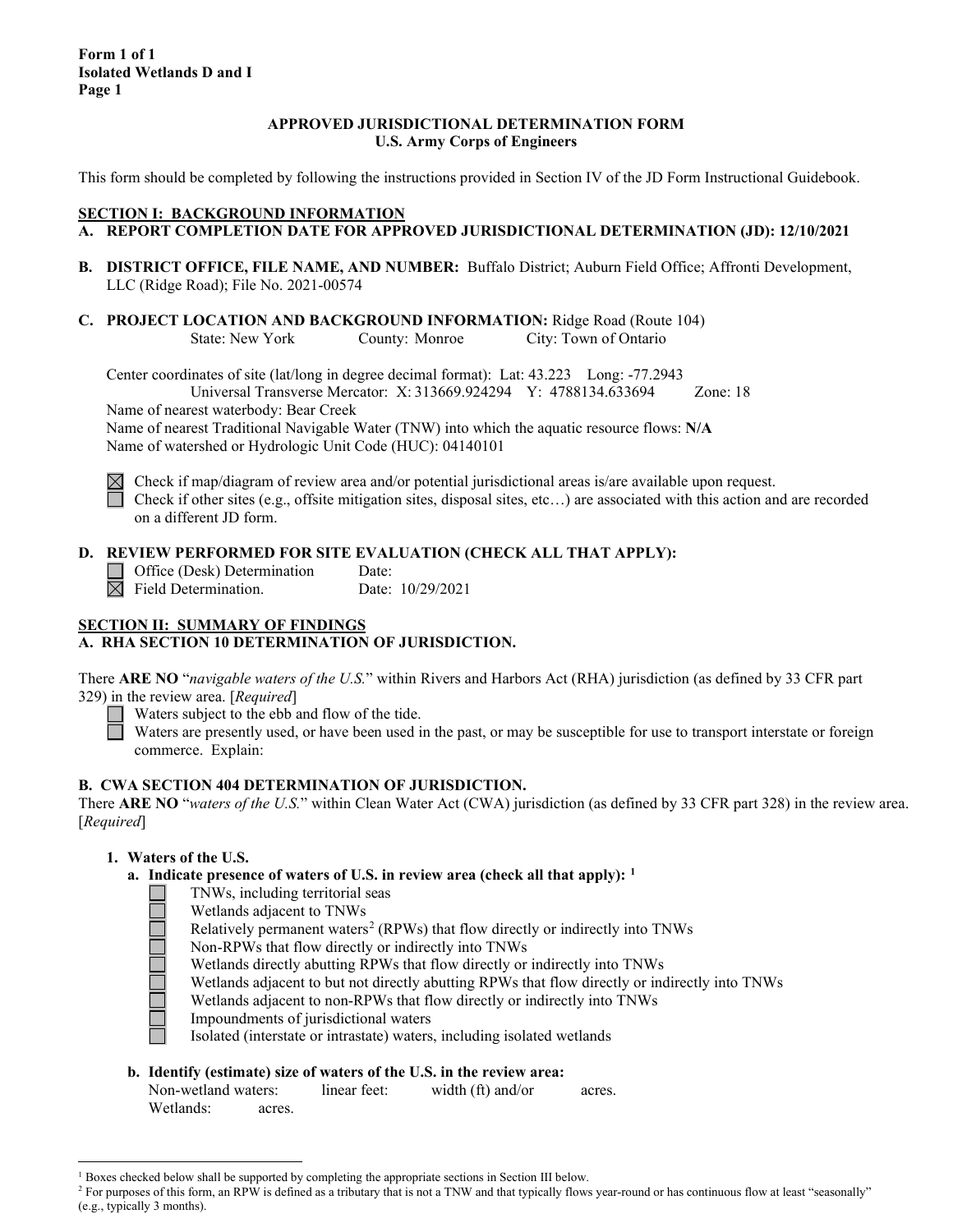**c. Limits (boundaries) of jurisdiction** based on: **Pick List**

Elevation of established OHWM (if known):

#### **2. Non-regulated waters/wetlands (check if applicable):[3](#page-1-0)**

 $\boxtimes$  Potentially jurisdictional waters and/or wetlands were assessed within the review area and determined to be not jurisdictional.

| Wetland D | PFO | $0.83$ acre |
|-----------|-----|-------------|
| ---       |     |             |

Wetland I PFO 0.43 acre

Explain: The subject wetland/vernal pools established in depressional areas within the surrounding upland forest. Each is confined by topography and each is an isolated, intrastate wetland with no interstate or foreign commerce nexus.

#### **SECTION III: CWA ANALYSIS**

#### **A. TNWs AND WETLANDS ADJACENT TO TNWs**

**The agencies will assert jurisdiction over TNWs and wetlands adjacent to TNWs. If the aquatic resource is a TNW, complete Section III.A.1 and Section III.D.1. only; if the aquatic resource is a wetland adjacent to a TNW, complete Sections III.A.1 and 2 and Section III.D.1.; otherwise, see Section III.B below**.

**1. TNW**  Identify TNW:

Summarize rationale supporting determination:

### **2. Wetland adjacent to TNW**

Summarize rationale supporting conclusion that wetland is "adjacent":

**B. CHARACTERISTICS OF TRIBUTARY (THAT IS NOT A TNW) AND ITS ADJACENT WETLANDS (IF ANY): This section summarizes information regarding characteristics of the tributary and its adjacent wetlands, if any, and it helps determine whether or not the standards for jurisdiction established under** *Rapanos* **have been met.** 

**The agencies will assert jurisdiction over non-navigable tributaries of TNWs where the tributaries are "relatively permanent waters" (RPWs), i.e. tributaries that typically flow year-round or have continuous flow at least seasonally (e.g., typically 3 months). A wetland that directly abuts an RPW is also jurisdictional. If the aquatic resource is not a TNW, but has year-round (perennial) flow, skip to Section III.D.2. If the aquatic resource is a wetland directly abutting a tributary with perennial flow, skip to Section III.D.4.** 

**A wetland that is adjacent to but that does not directly abut an RPW requires a significant nexus evaluation. Corps districts and EPA regions will include in the record any available information that documents the existence of a significant nexus between a relatively permanent tributary that is not perennial (and its adjacent wetlands if any) and a traditional navigable water, even though a significant nexus finding is not required as a matter of law.**

**If the waterbody[4](#page-1-1) is not an RPW, or a wetland directly abutting an RPW, a JD will require additional data to determine if the waterbody has a significant nexus with a TNW. If the tributary has adjacent wetlands, the significant nexus evaluation must consider the tributary in combination with all of its adjacent wetlands. This significant nexus evaluation that combines, for analytical purposes, the tributary and all of its adjacent wetlands is used whether the review area identified in the JD request is the tributary, or its adjacent wetlands, or both. If the JD covers a tributary with adjacent wetlands, complete Section III.B.1 for the tributary, Section III.B.2 for any onsite wetlands, and Section III.B.3 for all wetlands adjacent to that tributary, both onsite and offsite. The determination whether a significant nexus exists is determined in Section III.C below.**

- **1. Characteristics of non-TNWs that flow directly or indirectly into TNW**
	- **(i) General Area Conditions:**

| Watershed size:          | <b>Pick List</b> |
|--------------------------|------------------|
| Drainage area:           | <b>Pick List</b> |
| Average annual rainfall: | inches           |

<span id="page-1-0"></span><sup>&</sup>lt;sup>3</sup> Supporting documentation is presented in Section III.F.

<span id="page-1-1"></span><sup>4</sup> Note that the Instructional Guidebook contains additional information regarding swales, ditches, washes, and erosional features generally and in the arid West.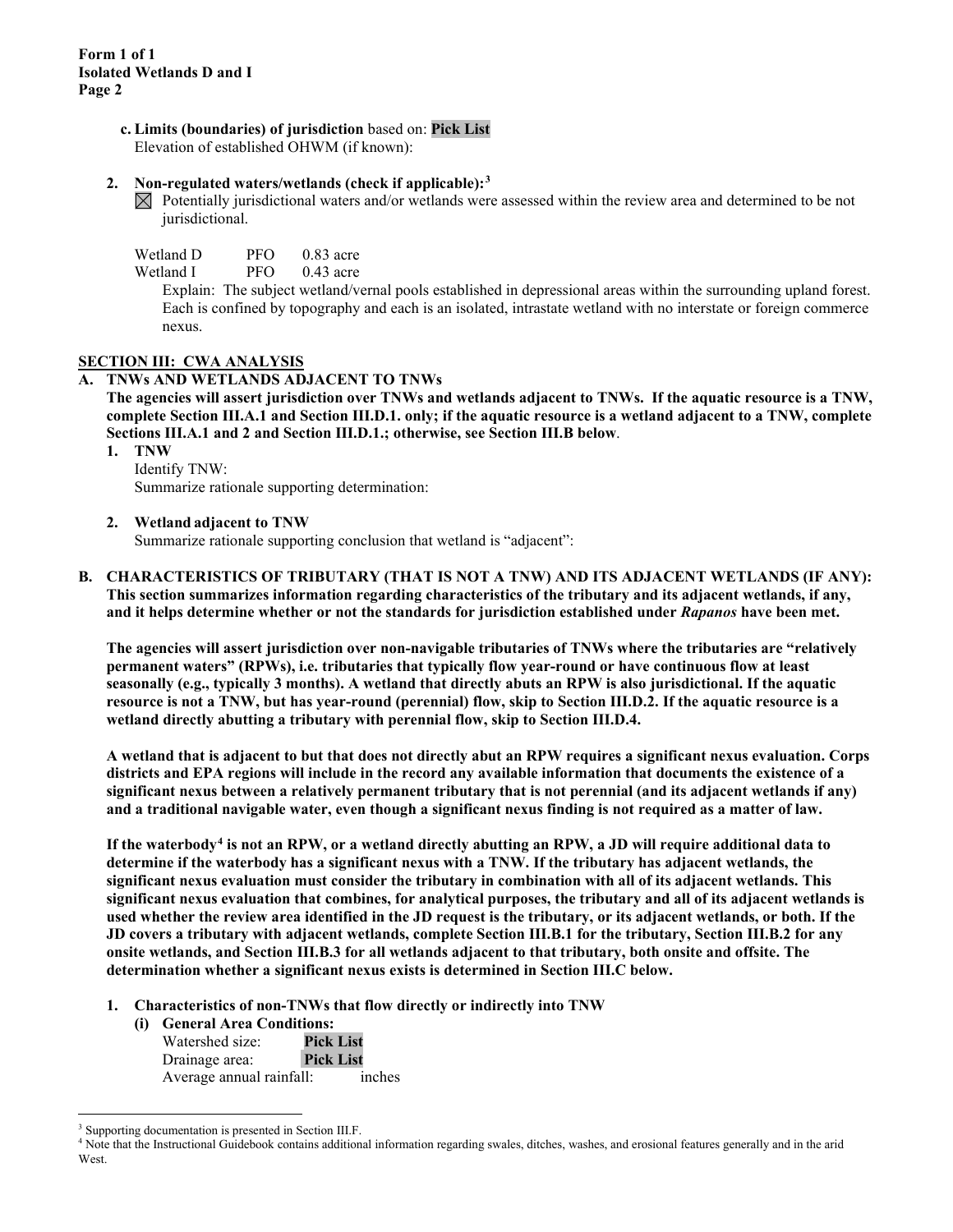|  | (ii) Physical Characteristics:                                                                                          |  |  |  |
|--|-------------------------------------------------------------------------------------------------------------------------|--|--|--|
|  | (a) Relationship with TNW:                                                                                              |  |  |  |
|  | Tributary flows directly into TNW.                                                                                      |  |  |  |
|  | Tributary flows through Pick List tributaries before entering TNW                                                       |  |  |  |
|  | Project waters are Pick List river miles from TNW                                                                       |  |  |  |
|  | Project waters are Pick List river miles from RPW                                                                       |  |  |  |
|  | Project waters are Pick List aerial (straight) miles from TNW                                                           |  |  |  |
|  | Project waters are Pick List aerial (straight) miles from RPW                                                           |  |  |  |
|  | Project waters cross or serve as state boundaries. Explain:                                                             |  |  |  |
|  | Identify flow route to TNW <sup>5</sup> :                                                                               |  |  |  |
|  | Tributary stream order, if known:                                                                                       |  |  |  |
|  | (b) General Tributary Characteristics (check all that apply):                                                           |  |  |  |
|  | Natural<br><b>Tributary</b> is:                                                                                         |  |  |  |
|  | Artificial (man-made). Explain:                                                                                         |  |  |  |
|  | Manipulated (man-altered). Explain:                                                                                     |  |  |  |
|  | Tributary properties with respect to top of bank (estimate):                                                            |  |  |  |
|  | Average width:<br>feet                                                                                                  |  |  |  |
|  | Average depth:<br>feet                                                                                                  |  |  |  |
|  | Average side slopes: Pick List                                                                                          |  |  |  |
|  | Primary tributary substrate composition (check all that apply):                                                         |  |  |  |
|  | Silts<br>Sands<br>Concrete                                                                                              |  |  |  |
|  | Cobbles<br>Muck<br>Gravel                                                                                               |  |  |  |
|  | Vegetation. Type/% cover:<br>Bedrock                                                                                    |  |  |  |
|  | Other. Explain:                                                                                                         |  |  |  |
|  | Tributary condition/stability [e.g., highly eroding, sloughing banks]. Explain:                                         |  |  |  |
|  | Presence of run/riffle/pool complexes. Explain:                                                                         |  |  |  |
|  | Tributary geometry: Pick List                                                                                           |  |  |  |
|  | $\frac{0}{0}$<br>Tributary gradient (approximate average slope):                                                        |  |  |  |
|  | $(c)$ Flow:                                                                                                             |  |  |  |
|  | Tributary provides for: Pick List                                                                                       |  |  |  |
|  | Estimate average number of flow events in review area/year: Pick List                                                   |  |  |  |
|  | Describe flow regime:                                                                                                   |  |  |  |
|  | Other information on duration and volume:                                                                               |  |  |  |
|  | Surface flow is: Pick List. Characteristics:                                                                            |  |  |  |
|  | Subsurface flow: Pick List. Explain findings:                                                                           |  |  |  |
|  | Dye (or other) test performed:                                                                                          |  |  |  |
|  | Tributary has (check all that apply):                                                                                   |  |  |  |
|  | Bed and banks                                                                                                           |  |  |  |
|  | $OHWM6$ (check all indicators that apply):                                                                              |  |  |  |
|  | clear, natural line impressed on the bank<br>the presence of litter and debris                                          |  |  |  |
|  | changes in the character of soil<br>destruction of terrestrial vegetation                                               |  |  |  |
|  | the presence of wrack line<br>shelving                                                                                  |  |  |  |
|  | vegetation matted down, bent, or absent<br>sediment sorting                                                             |  |  |  |
|  | leaf litter disturbed or washed away<br>scour                                                                           |  |  |  |
|  | multiple observed or predicted flow events<br>sediment deposition<br>abrupt change in plant community<br>water staining |  |  |  |
|  | other (list):                                                                                                           |  |  |  |
|  | Discontinuous OHWM.7 Explain:                                                                                           |  |  |  |
|  |                                                                                                                         |  |  |  |

<span id="page-2-2"></span><span id="page-2-1"></span><span id="page-2-0"></span><sup>&</sup>lt;sup>5</sup> Flow route can be described by identifying, e.g., tributary a, which flows through the review area, to flow into tributary b, which then flows into TNW.<br><sup>6</sup>A natural or man-made discontinuity in the OHWM does not neces the OHWM has been removed by development or agricultural practices). Where there is a break in the OHWM that is unrelated to the waterbody's flow regime (e.g., flow over a rock outcrop or through a culvert), the agencies will look for indicators of flow above and below the break. 7 Ibid.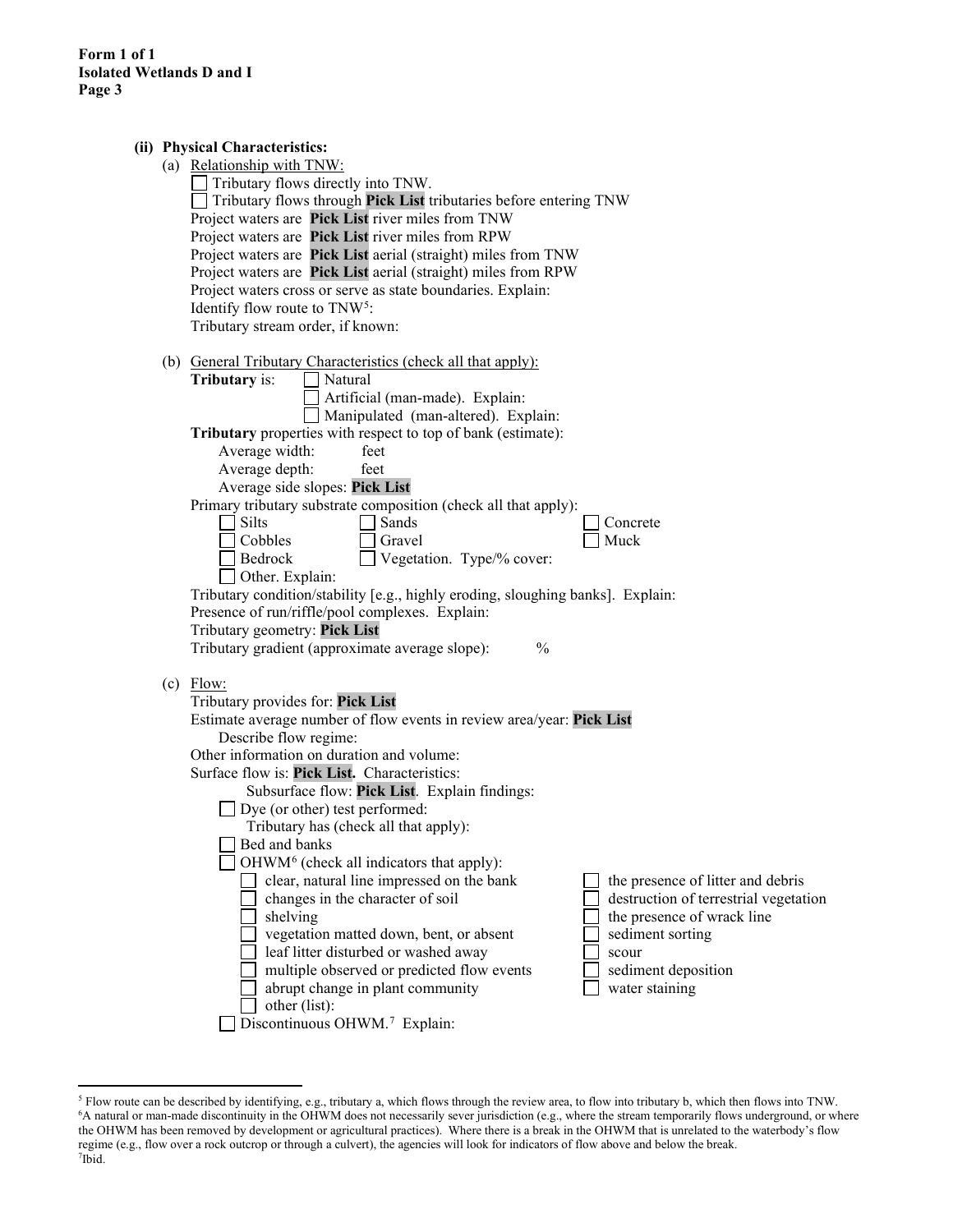If factors other than the OHWM were used to determine lateral extent of CWA jurisdiction (check all that apply):

- 
- $\Box$  oil or scum line along shore objects  $\Box$  survey to available datum;
	- fine shell or debris deposits (foreshore)  $\Box$  physical markings;
	-
- tidal gauges
- $\Box$  other (list):

### **(iii) Chemical Characteristics:**

Characterize tributary (e.g., water color is clear, discolored, oily film; water quality; general watershed characteristics, etc.). Explain:

Identify specific pollutants, if known:

#### **(iv) Biological Characteristics. Channel supports (check all that apply):**

- Riparian corridor. Characteristics (type, average width):
- Wetland fringe. Characteristics:
- $\Box$  Habitat for:
	- $\Box$  Federally Listed species. Explain findings:
	- Fish/spawn areas. Explain findings:
	- Other environmentally-sensitive species. Explain findings:
	- Aquatic/wildlife diversity. Explain findings:

#### **2. Characteristics of wetlands adjacent to non-TNW that flow directly or indirectly into TNW (i) Physical Characteristics:**

- (a) General Wetland Characteristics:
	- Properties:

Wetland size: acres Wetland type. Explain: Wetland quality. Explain: Project wetlands cross or serve as state boundaries. Explain:

#### (b) General Flow Relationship with Non-TNW: Flow is: **Pick List**. Explain:

Surface flow is**: Pick List**  Characteristics: Subsurface flow: **Pick List**. Explain findings: Dye (or other) test performed:

- (c) Wetland Adjacency Determination with Non-TNW:
	- $\Box$  Directly abutting
	- Not directly abutting
		- Discrete wetland hydrologic connection. Explain:
		- Ecological connection. Explain:
		- Separated by berm/barrier. Explain:
- (d) Proximity (Relationship) to TNW Project wetlands are **Pick List** river miles from TNW. Project waters are **Pick List** aerial (straight) miles from TNW. Flow is from: **Pick List.** Estimate approximate location of wetland as within the **Pick List** floodplain.

#### **(ii) Chemical Characteristics:**

Characterize wetland system (e.g., water color is clear, brown, oil film on surface; water quality; general watershed characteristics; etc.). Explain: Identify specific pollutants, if known:

- High Tide Line indicated by: Mean High Water Mark indicated by:
	-
	-
	- physical markings/characteristics vegetation lines/changes in vegetation types.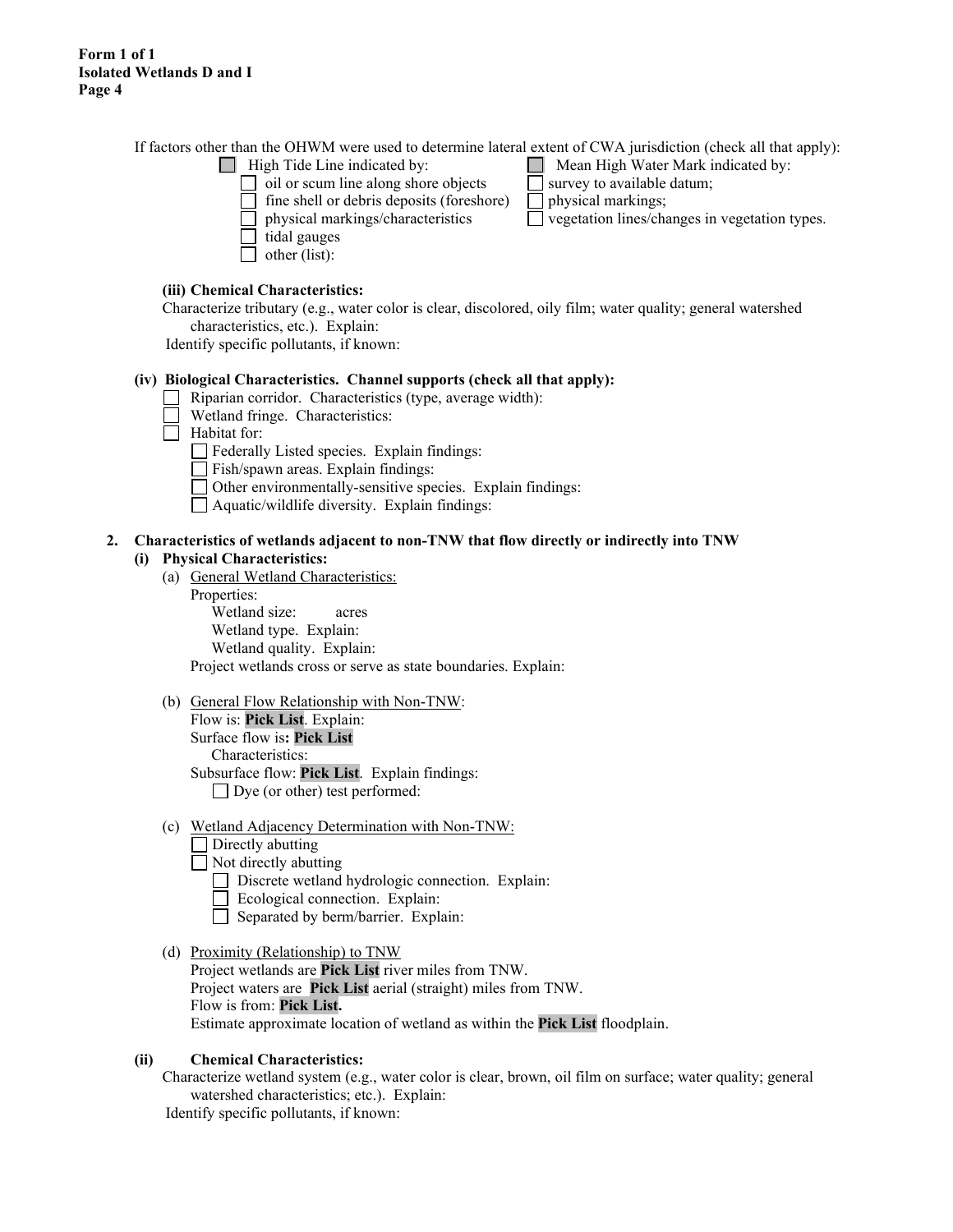#### **(iii)Biological Characteristics. Wetland supports (check all that apply):**

- Riparian buffer. Characteristics (type, average width):
- Vegetation type/percent cover. Explain:
- $\Box$  Habitat for:
	- Federally Listed species. Explain findings:
	- Fish/spawn areas. Explain findings:
	- Other environmentally-sensitive species. Explain findings:
	- Aquatic/wildlife diversity. Explain findings:

#### **3. Characteristics of all wetlands adjacent to the tributary (if any)**

- All wetland(s) being considered in the cumulative analysis: **Pick List**
- Approximately ( ) acres in total are being considered in the cumulative analysis.
- For each wetland, specify the following:
	- Directly abuts? (Y/N) Size (in acres) Directly abuts? (Y/N) Size (in acres) Summarize overall biological, chemical and physical functions being performed:

### **C. SIGNIFICANT NEXUS DETERMINATION**

**A significant nexus analysis will assess the flow characteristics and functions of the tributary itself and the functions performed by any wetlands adjacent to the tributary to determine if they significantly affect the chemical, physical, and biological integrity of a TNW. For each of the following situations, a significant nexus exists if the tributary, in combination with all of its adjacent wetlands, has more than a speculative or insubstantial effect on the chemical, physical and/or biological integrity of a TNW. Considerations when evaluating significant nexus include, but are not limited to the volume, duration, and frequency of the flow of water in the tributary and its proximity to a TNW, and the functions performed by the tributary and all its adjacent wetlands. It is not appropriate to determine significant nexus based solely on any specific threshold of distance (e.g. between a tributary and its adjacent wetland or between a tributary and the TNW). Similarly, the fact an adjacent wetland lies within or outside of a floodplain is not solely determinative of significant nexus.** 

#### **Draw connections between the features documented and the effects on the TNW, as identified in the** *Rapanos* **Guidance and discussed in the Instructional Guidebook. Factors to consider include, for example:**

- Does the tributary, in combination with its adjacent wetlands (if any), have the capacity to carry pollutants or flood waters to TNWs, or to reduce the amount of pollutants or flood waters reaching a TNW?
- Does the tributary, in combination with its adjacent wetlands (if any), provide habitat and lifecycle support functions for fish and other species, such as feeding, nesting, spawning, or rearing young for species that are present in the TNW?
- Does the tributary, in combination with its adjacent wetlands (if any), have the capacity to transfer nutrients and organic carbon that support downstream foodwebs?
- Does the tributary, in combination with its adjacent wetlands (if any), have other relationships to the physical, chemical, or biological integrity of the TNW?

#### **Note: the above list of considerations is not inclusive and other functions observed or known to occur should be documented below:**

- **1. Significant nexus findings for non-RPW that has no adjacent wetlands and flows directly or indirectly into TNWs.** Explain findings of presence or absence of significant nexus below, based on the tributary itself, then go to Section III.D:
- **2. Significant nexus findings for non-RPW and its adjacent wetlands, where the non-RPW flows directly or indirectly into TNWs.** Explain findings of presence or absence of significant nexus below, based on the tributary in combination with all of its adjacent wetlands, then go to Section III.D:
- **3. Significant nexus findings for wetlands adjacent to an RPW but that do not directly abut the RPW.** Explain findings of presence or absence of significant nexus below, based on the tributary in combination with all of its adjacent wetlands, then go to Section III.D: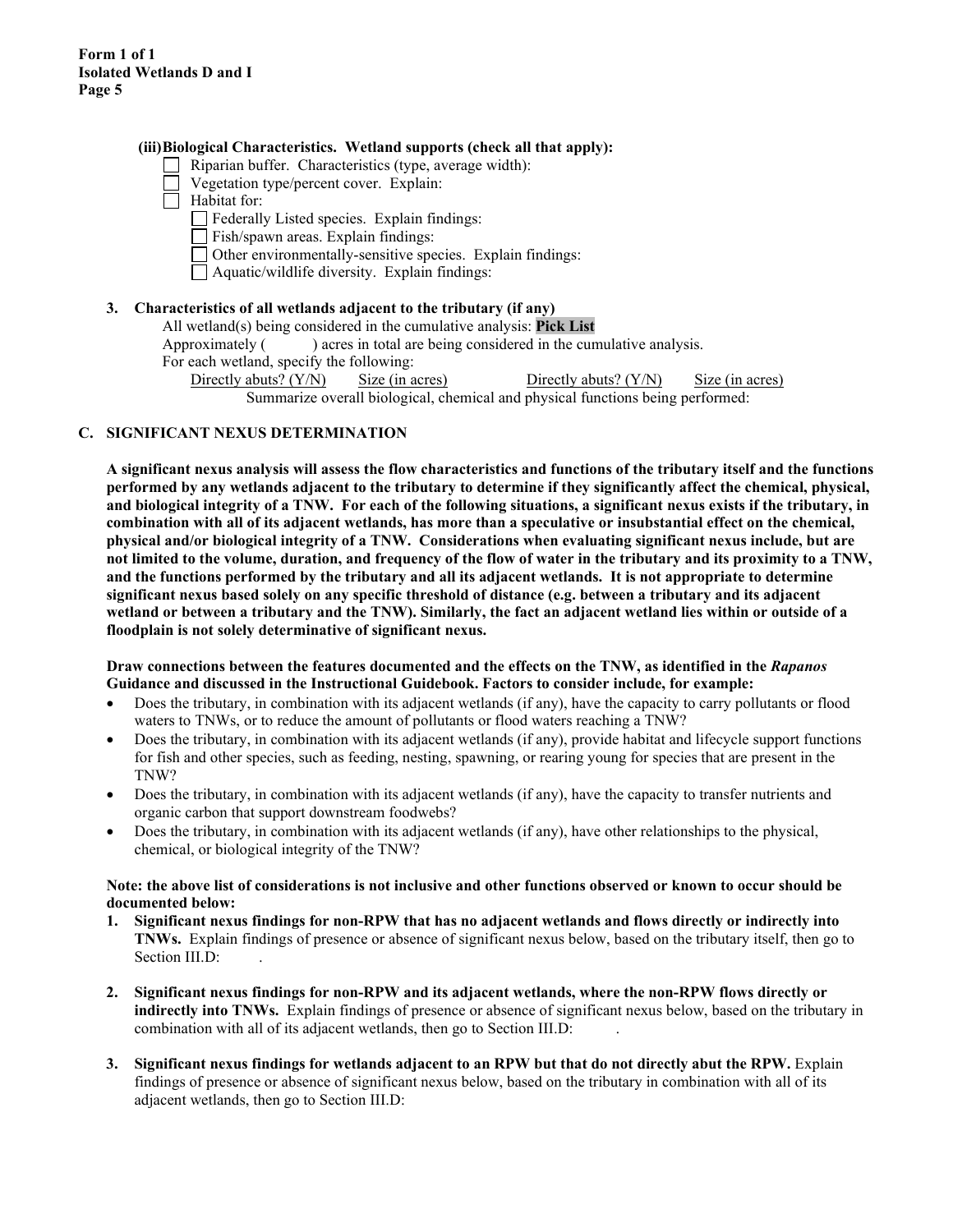### **D. DETERMINATIONS OF JURISDICTIONAL FINDINGS. THE SUBJECT WATERS/WETLANDS ARE (CHECK ALL THAT APPLY):**

**1. TNWs and Adjacent Wetlands.** Check all that apply and provide size estimates in review area:  $\Box$  TNWs: linear feet width (ft), Or, acres.

Wetlands adjacent to TNWs: acres.

## **2. RPWs that flow directly or indirectly into TNWs.**

- Tributaries of TNWs where tributaries typically flow year-round are jurisdictional. Provide data and rationale indicating that tributary is perennial: .
- $\Box$  Tributaries of TNW where tributaries have continuous flow "seasonally" (e.g., typically three months each year) are jurisdictional. Data supporting this conclusion is provided at Section III.B. Provide rationale indicating that tributary flows seasonally:

Provide estimates for jurisdictional waters in the review area (check all that apply):

Tributary waters: linear feet width (ft).

Other non-wetland waters: acres.

Identify type(s) of waters:

## **3. Non-RPWs[8](#page-5-0) that flow directly or indirectly into TNWs.**

Waterbody that is not a TNW or an RPW, but flows directly or indirectly into a TNW, and it has a significant nexus with a TNW is jurisdictional. Data supporting this conclusion is provided at Section III.C.

Provide estimates for jurisdictional waters within the review area (check all that apply):

- Tributary waters: linear feet width (ft).
	- Other non-wetland waters: acres.

Identify type(s) of waters:

## **4. Wetlands directly abutting an RPW that flow directly or indirectly into TNWs.**

Wetlands directly abut RPW and thus are jurisdictional as adjacent wetlands.

Wetlands directly abutting an RPW where tributaries typically flow year-round. Provide data and rationale indicating that tributary is perennial in Section III.D.2, above. Provide rationale indicating that wetland is directly abutting an RPW:

Wetlands directly abutting an RPW where tributaries typically flow "seasonally." Provide data indicating  $\Box$ that tributary is seasonal in Section III.B and rationale in Section III.D.2, above. Provide rationale indicating that wetland is directly abutting an RPW:

Provide acreage estimates for jurisdictional wetlands in the review area: acres.

#### **5. Wetlands adjacent to but not directly abutting an RPW that flow directly or indirectly into TNWs.**

Wetlands that do not directly abut an RPW, but when considered in combination with the tributary to which they are adjacent and with similarly situated adjacent wetlands, have a significant nexus with a TNW are jurisidictional. Data supporting this conclusion is provided at Section III.C.

Provide acreage estimates for jurisdictional wetlands in the review area: acres.

## **6. Wetlands adjacent to non-RPWs that flow directly or indirectly into TNWs.**

Wetlands adjacent to such waters, and have when considered in combination with the tributary to which they are adjacent and with similarly situated adjacent wetlands, have a significant nexus with a TNW are jurisdictional. Data supporting this conclusion is provided at Section III.C.

Provide estimates for jurisdictional wetlands in the review area: acres.

## **7. Impoundments of jurisdictional waters. [9](#page-5-1)**

As a general rule, the impoundment of a jurisdictional tributary remains jurisdictional.

- Demonstrate that impoundment was created from "waters of the U.S.," or
	- Demonstrate that water meets the criteria for one of the categories presented above (1-6), or
	- Demonstrate that water is isolated with a nexus to commerce (see E below).

<sup>&</sup>lt;sup>8</sup>See Footnote #3.

<span id="page-5-1"></span><span id="page-5-0"></span><sup>&</sup>lt;sup>9</sup> To complete the analysis refer to the key in Section III.D.6 of the Instructional Guidebook.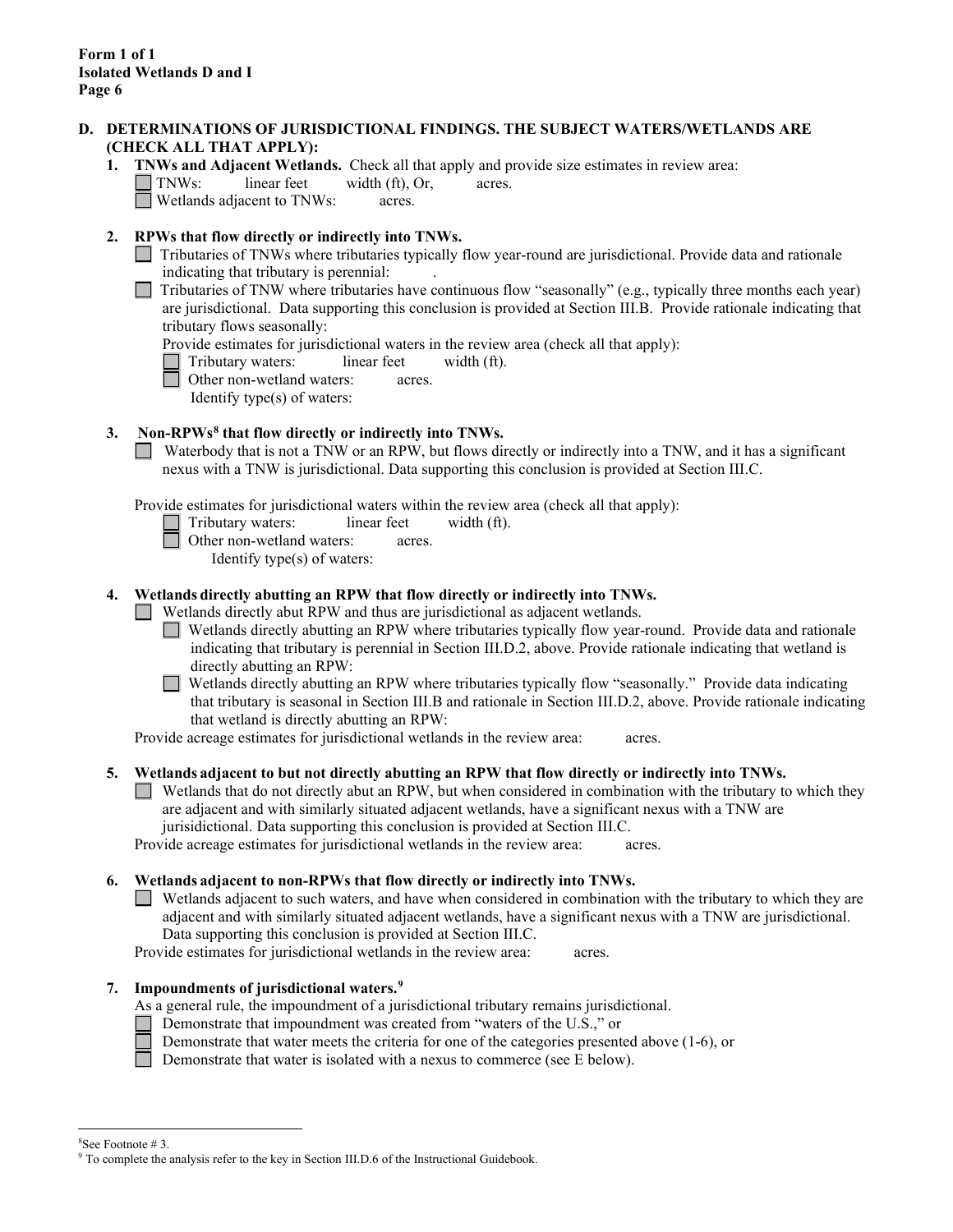#### **E. ISOLATED [INTERSTATE OR INTRA-STATE] WATERS, INCLUDING ISOLATED WETLANDS, THE USE, DEGRADATION OR DESTRUCTION OF WHICH COULD AFFECT INTERSTATE COMMERCE, INCLUDING ANY SUCH WATERS (CHECK ALL THAT APPLY):[10](#page-6-0)**

which are or could be used by interstate or foreign travelers for recreational or other purposes.

from which fish or shellfish are or could be taken and sold in interstate or foreign commerce.

which are or could be used for industrial purposes by industries in interstate commerce.

Interstate isolated waters.Explain:

Other factors.Explain:

#### **Identify water body and summarize rationale supporting determination:** .

Provide estimates for jurisdictional waters in the review area (check all that apply):

Tributary waters: linear feet width (ft).

Other non-wetland waters: acres.

Identify type(s) of waters:

**I Wetlands:** acres.

### **F. NON-JURISDICTIONAL WATERS, INCLUDING WETLANDS (CHECK ALL THAT APPLY):**

- If potential wetlands were assessed within the review area, these areas did not meet the criteria in the 1987 Corps of Engineers Wetland Delineation Manual and/or appropriate Regional Supplements.
- **Review area included isolated waters with no substantial nexus to interstate (or foreign) commerce. Prior to the Jan 2001 Supreme Court decision in "***SWANCC***," the review area would have been regulated based solely on the "Migratory Bird Rule" (MBR).**

Waters do not meet the "Significant Nexus" standard, where such a finding is required for jurisdiction. Explain:  $\boxtimes$  Other: (explain, if not covered above):

Wetlands D and I

Explain: The subject wetland/vernal pools established in geographic depressional areas within the surrounding upland forest. The 1994 and 2005 Google Earth aerials clearly depict these two features within the landscape. The USACE conducted a site visit on October 29, 2021 and confirmed that the two wetlands were not interconnected to other wetlands or to any downstream waters. Each is confined by topography and each is an isolated, intrastate wetland with no interstate or foreign commerce nexus.

Using the PDF measuring tool, Wetlands D and I range from approximately 700+ to 500+ feet respectively from Tributary A and to the east with Wetland I approximately 400+ feet from Tributary B to the south. In both instances topography and active farm fields impede potential connectivity to downstream waters. (Note that Tributaries A and B are processed under a separate preliminary jurisdictional determination document).

According to the Web Soil Survey, both wetlands are situated in Lyons soils, 0 to 3 percent slopes, frequently ponded with a hydric rating of 97.

Based on the above information and site visit observations, it was determined that neither wetland meets the defined adjacency criteria. Further, due to topography and distance to the nearest RPW, the presence of a shallow subsurface flow connection is very unlikely

Provide acreage estimates for non-jurisdictional waters in the review area, where the sole potential basis of jurisdiction is the MBR factors (i.e., presence of migratory birds, presence of endangered species, use of water for irrigated agriculture), using best professional judgment (check all that apply):

Non-wetland waters (i.e., rivers, streams): linear feet width (ft). Lakes/ponds: acres. Other non-wetland waters: acres.  $\boxtimes$  Wetlands: Wetland D PFO 0.83 acre Wetland I PFO 0.43 acre

<span id="page-6-0"></span>**<sup>10</sup> Prior to asserting or declining CWA jurisdiction based solely on this category, Corps Districts will elevate the action to Corps and EPA HQ for review consistent with the process described in the Corps/EPA** *Memorandum Regarding CWA Act Jurisdiction Following Rapanos.*